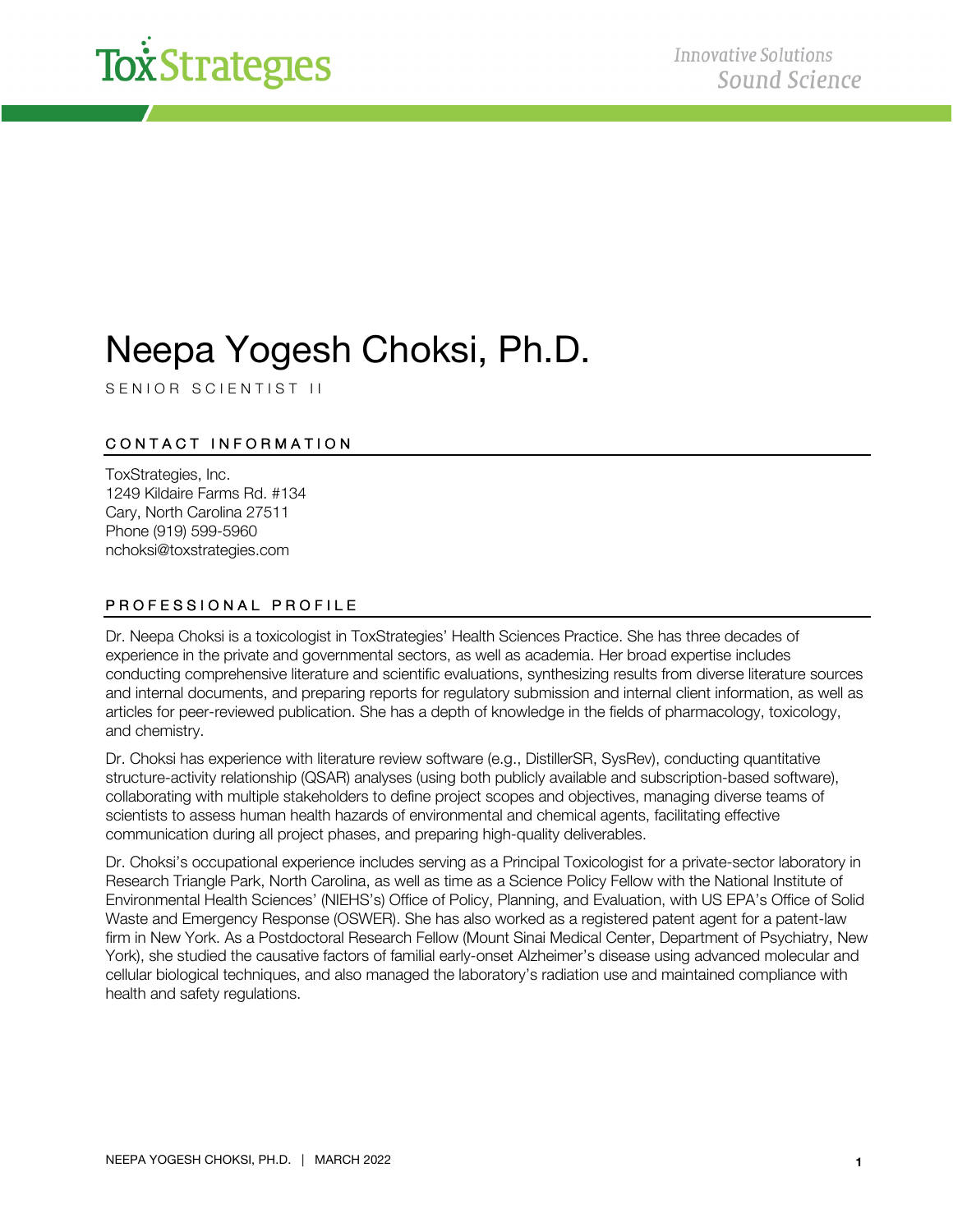

### EDUCATION AND DEGREES EARNED

- 1998 Ph.D. in Medicinal Chemistry and Natural Products University of North Carolina at Chapel Hill
- 1992 BS in Chemistry Bucknell University, Lewisburg, PA

#### PROFESSIONAL HONORS/AWARDS

- 2022 Society of Toxicology, *In Vitro* and Alternative Methods Specialty Section, article selected for Best Paper Award (see Clippinger et al., 2021, below)
- 2021 Society of Toxicology, Ocular Toxicity Specialty Section, article selected as Paper of the Year (see Choksi et al., 2021, below)
- 2021 Society of Toxicology, contributor to continuing education course, "Rapid chemical assessments using open computational models"

#### PROFESSIONAL ASSOCIATIONS

1992–Present American Chemical Society

2004–Present Society of Toxicology (SOT), *In Vitro* and Alternative Methods Specialty Section

## SELECTED PROFESSIONAL EXPERIENCE

#### *Toxicology*

Served as the project lead at the National Toxicology Program Interagency Center for the Evaluation of Alternative Methods (NICEATM) for efforts focused on evaluation of non-animal eye irritation methods. Projects included leading validation studies, developing defined approaches, and assessing the variability of *in vivo* test methods.

Proficient in gathering data from toxicological and literature databases (e.g., CompTox Dashboard, PubMed, SciFinder, and Causaly) to support client projects and needs.

Led support contract review of chemicals nominated for *in vivo* testing to the National Toxicology Program. Supervised and conducted literature searches in free and fee-based programs; reviewed data and literature related to human exposure potential, routes of exposure, metabolism, genetic toxicity, and *in vivo* toxicity; and synthesized information into a document that was used in the NTP decision-making process.

Utilized a variety of freely available and commercial (Q)SAR platforms (e.g., ToxTree, CASEUltra, DEREK) to address client queries regarding chemical toxicity.

Supported development of the NICEATM Integrated Chemical Environment database by providing expert review of all ocular and dermal irritation data-set information to ensure that relevant meta-data were present for user need and use.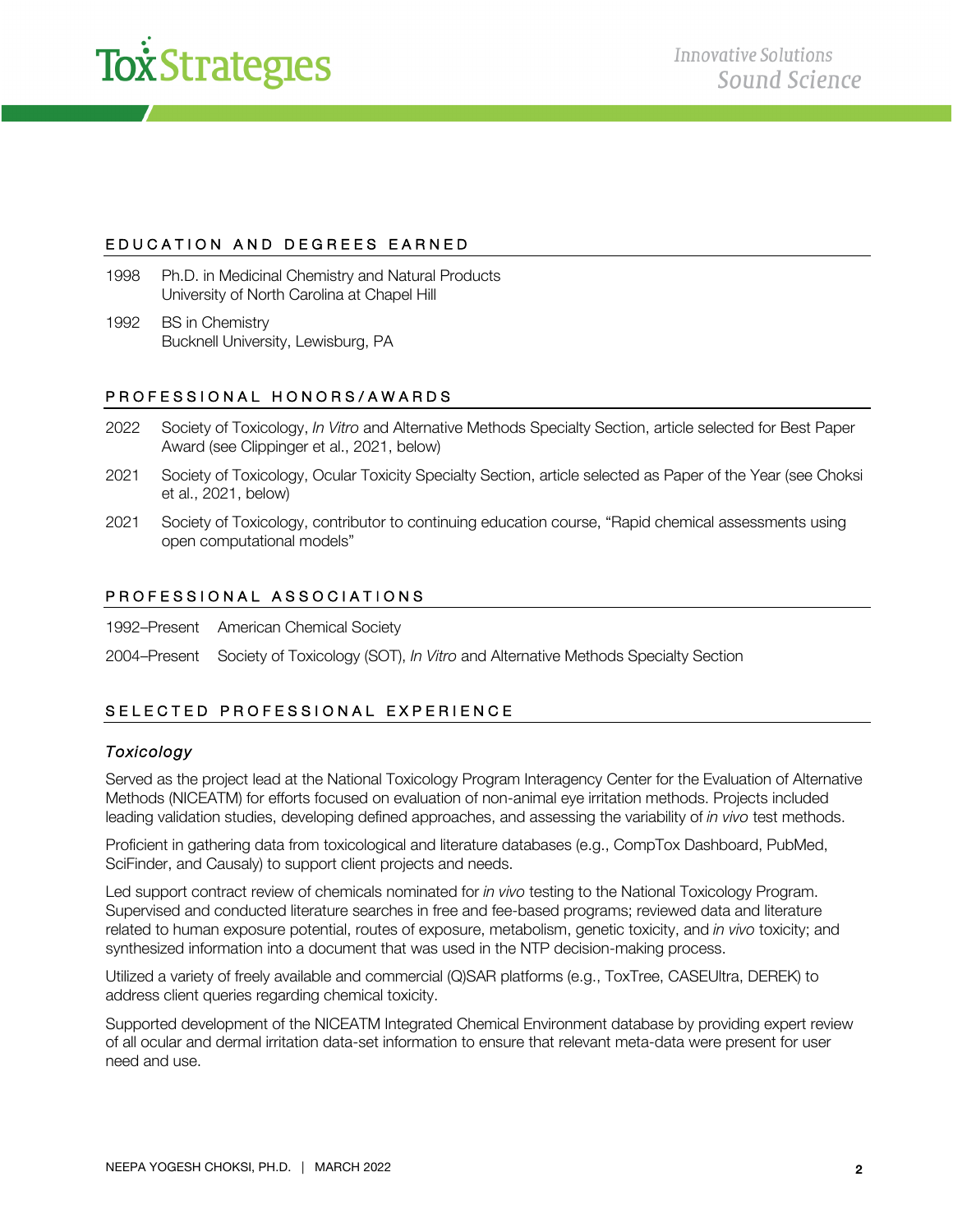

Supported development of *in silico* toxicity models through identification of literature and development of data sets for use in model development.

#### *Project Management*

Developed and managed a program to handle (Q)SAR requests for returning and new clients. Assisted in quote preparation, project resources, and deliverable submission while meeting budgetary constraints.

Managed up to five junior and mid-level scientific staff to ensure that all projects remained on schedule.

## MANUSCRIPTS

Choksi NY, Daniel AB, Allen DG, Clippinger AJ, Kleinstreuer NC. 2021. Prospective and retrospective evaluation of the eye irritation potential of agrochemical formulations. Research Triangle Park, NC: National Toxicology Program. NICEATM Report 01.

Clippinger AJ, Raabe HA, Allen DG, Choksi N, van der Zalm A, Kleinstreuer N, Barroso J, Lowit AB. 2021. Human-relevant approaches to assess eye corrosion/irritation potential of agrochemical formulations. Cutan Ocul Toxicol 40:145–167, DOI: 10.1080/15569527.2021.1910291.

Rooney JP, Choksi NY, Ceger P, Daniel AB, Truax J, Allen D, Kleinstreuer N 2021. Analysis of variability in in vivo rabbit skin irritation assay results. Regul Toxicol Pharmacol 122:104920, DOI: 10.1016/j.yrtph.2021.104920.

Choksi N, Lebrun S, Nguyen M, Daniel A, DeGeorge G, Willoughby J, et al. 2020. Validation of the OptiSafe Eye Irritation Test. Cutan Ocul Toxicol 39:180–192, DOI: 10.1080/15569527.2020.1787431.

Howard AS, Choksi NY. 2020. Evaluation of two in silico programs for predicting mutagenicity and carcinogenicity potential for 4-methylimidazole (4-MeI) and known metabolites. Toxicol Mech Methods 30:246–256, DOI: 10.1080/15376516.2019.1709237.

Choksi NY, Truax J, Layton A, Matheson J, Mattie D, Varney T, et al. 2019. United States regulatory requirements for skin and eye irritation testing. Cutan Ocul Toxicol 38:141–155, DOI: 10.1080/15569527.2018.1540494.

Casey WM, Chang X, Allen DG, Ceger PC, Choksi NY, Hsieh JH, et al. 2018. Evaluation and optimization of pharmacokinetic models for in vitro to in vivo extrapolation of estrogenic activity for environmental chemicals. Environ Health Perspect 126:97001, DOI: 10.1289/EHP1655.

Bell SM, Chang X, Wambaugh JF, Allen DG, Bartels M, Brouwer ... Choksi N, et al. 2018. In vitro to in vivo extrapolation for high throughput prioritization and decision making. Toxicol In Vitro 47:213–227, DOI: 10.1016/j.tiv.2017.11.016.

Strickland J, Zang Q, Paris M, Lehmann DM, Allen D, Choksi N, et al. 2017. Multivariate models for prediction of human skin sensitization hazard. J Appl Toxicol 37:347–360, DOI: 10.1002/jat.3366.

Strickland J, Zang Q, Kleinstreuer N, Paris M, Lehmann DM, Choksi N, et al. 2016. Integrated decision strategies for skin sensitization hazard. J Appl Toxicol 36:1150–1162, DOI: 10.1002/jat.3281.

Hamernik K, Eskes C, Merrill J, Choksi N, Allen D, Truax J, et al. 2006. ICCVAM-NICEATM-ECVAM symposium on mechanisms of chemically-induced ocular injury and recovery: Current understanding and knowledge gaps. ALTEX 23 Suppl:321–323.

Jahnke GD, Choksi NY, Moore JA, Shelby MD. 2004. Thyroid toxicants: assessing reproductive health effects. Environmental Health Perspectives 112:363–368, DOI: 10.1289/ehp.6637.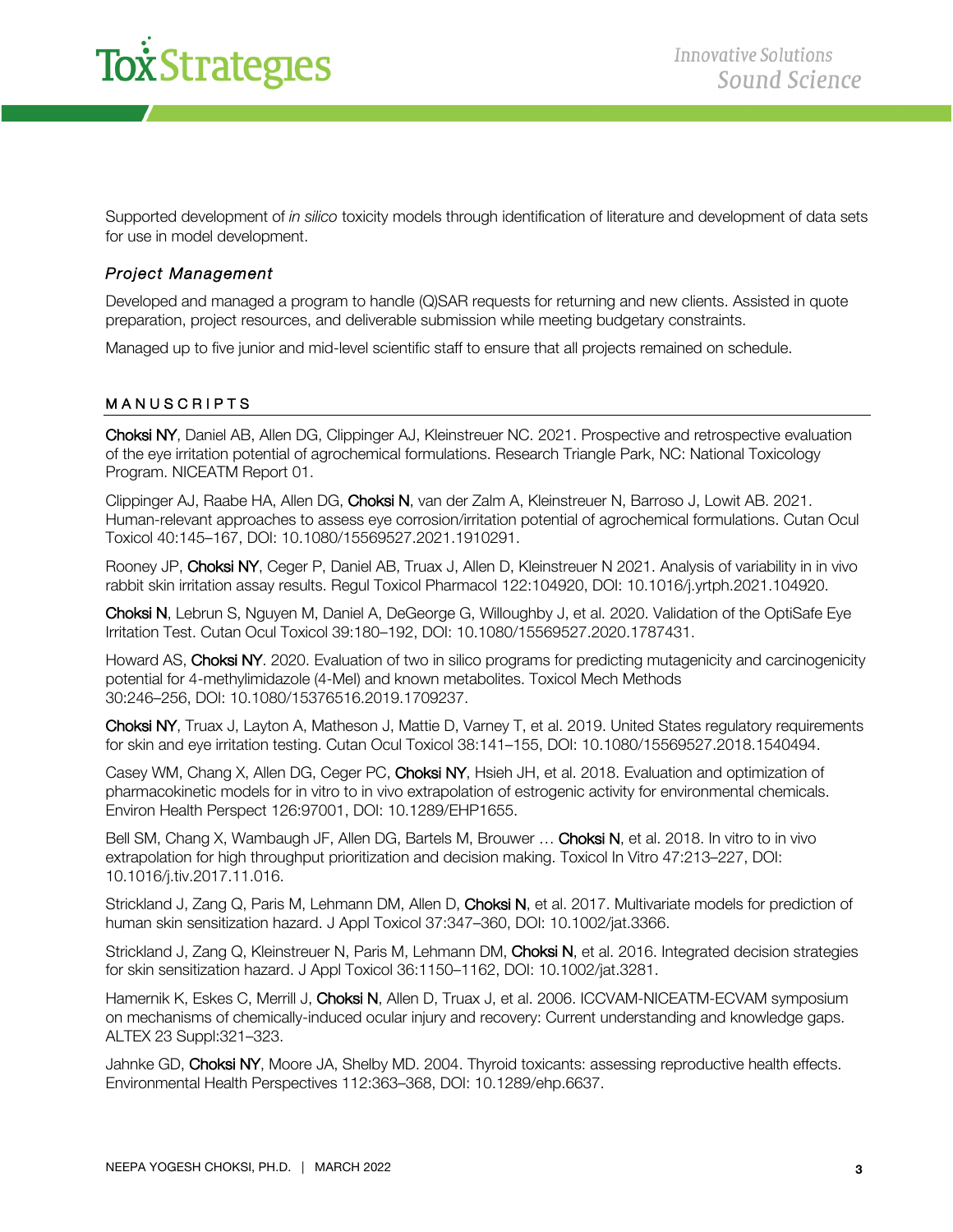# *x Strategies*

Choksi NY, Jahnke GD, St Hilaire C, Shelby MD. 2003. Role of thyroid hormones in human and laboratory animal reproductive health. Birth Defects Res. (B) Develop Reprod Toxicol 68:479–491, DOI: 10.1210/er.2015-1106.

Booth RG, Moniri NH, Bakker RA, Choksi NY, Nix WB, Timmerman H, Leurs R. 2002. A novel phenylaminotetralin radioligand reveals a sub-population of histamine H1 receptors. J Pharmacol Exper Therapeut 302:328–336. DOI: 10.1124/jpet.302.1.328.

Choksi NY, Nix WB, Wyrick SD, Booth RG. 2000. A novel phenylaminotetralin (PAT) recognizes histamine H1 receptors and stimulates dopamine synthesis in vivo in rat brain. Brain Research 852:151–160, DOI: 10.1016/s0006-8993(99)02228-3.

Kodavanti PR, Derr-Yellin EC, Mundy WR, Shafer TJ, Herr DW Barone S, Choksi, NY, MacPhail RC, Tilson HA. 1998. Repeated exposure of Aroclor 1254 causes brain region-specific changes in intracellular Ca2+ buffering and protein kinase C activity in the absence of changes in tyrosine hydroxylase. Toxicol Appl Pharmacol 153:186– 198, DOI: 10.1006/taap.1998.8533.

Choksi NY, Hussain A, Booth RG. 1996. 2-Phenylaminoadenosine stimulates adenylyl cyclase activity and dopamine biosynthesis through an A2 receptor mediated mechanism. Brain Res 761:151–155, DOI: 10.1016/s0006-8993(97)00445-9.

Choksi NY, Kodavanti PRS, Tilson H, Booth RG. 1996. Effects of polychlorinated biphenyls on brain tyrosine hydroxylase activity in rats. Fundam Appl Toxicol 39:76–80, DOI: 10.1006/faat.1997.2351.

## PRES ENTATIONS

Rooney J, Abedini J, Bell S, Chang X, Cook B, Ceger P, Choksi N, et al. Building confidence in alternative methods through ICE. Poster presented at Society of Toxicology Annual Meeting, San Diego, CA, March 2022.

Catalano S, Choksi N, Corvaro M, Kolle S, Stinchombe S, Latorre A, et al. Reducing animal use for eye irritation testing of agrochemicals in Brazil. Poster presented at Society of Toxicology Annual Meeting, San Diego, CA, March 2022.

Allen DG, Rooney J, To K, Choksi N, Ceger P, Daniel A, et al. Variability in reference test method data and the impact on NAM evaluations. Poster presented at Society of Toxicology Annual Meeting, San Diego, CA, March 2022.

Choksi N. Identifying data on your chemical. Continuing Education Course: Rapid Chemical Assessment Using Open Computational Methods, Presented at Society of Toxicology Annual Meeting, Virtual, March 2021.

Ceger P, Allen DG, Choksi N, Daniel A, Eckel W, Hamm J, et al. Retrospective evaluation of the acute fish toxicity test for pesticide registration. Poster presented at Society of Toxicology Annual Meeting, Virtual, March 2021.

Kandarova H, Raabe H, Hilberer A, Choksi N, Allen D. Retrospective review on in vitro phototoxicity data generated in 3D skin models to support the development of new OECD test guideline. Poster presented at Society of Toxicology Annual Meeting, Virtual, March 2021.

Rooney JP, Choksi N, Ceger P, Daniel AB, Truax J, Allen DG, Kleinstreuer NC. Variability in the rabbit skin irritation assay. Poster presented at Society of Toxicology Annual Meeting, Virtual, March 2021.

Choksi N, Clippinger AJ, Gehen S, Corvaro M, Kolle SN, Bentley K, et al. Developing a defined approach for eye irritation testing. Poster presented at Society of Toxicology Annual Meeting, Virtual, March–June 2020.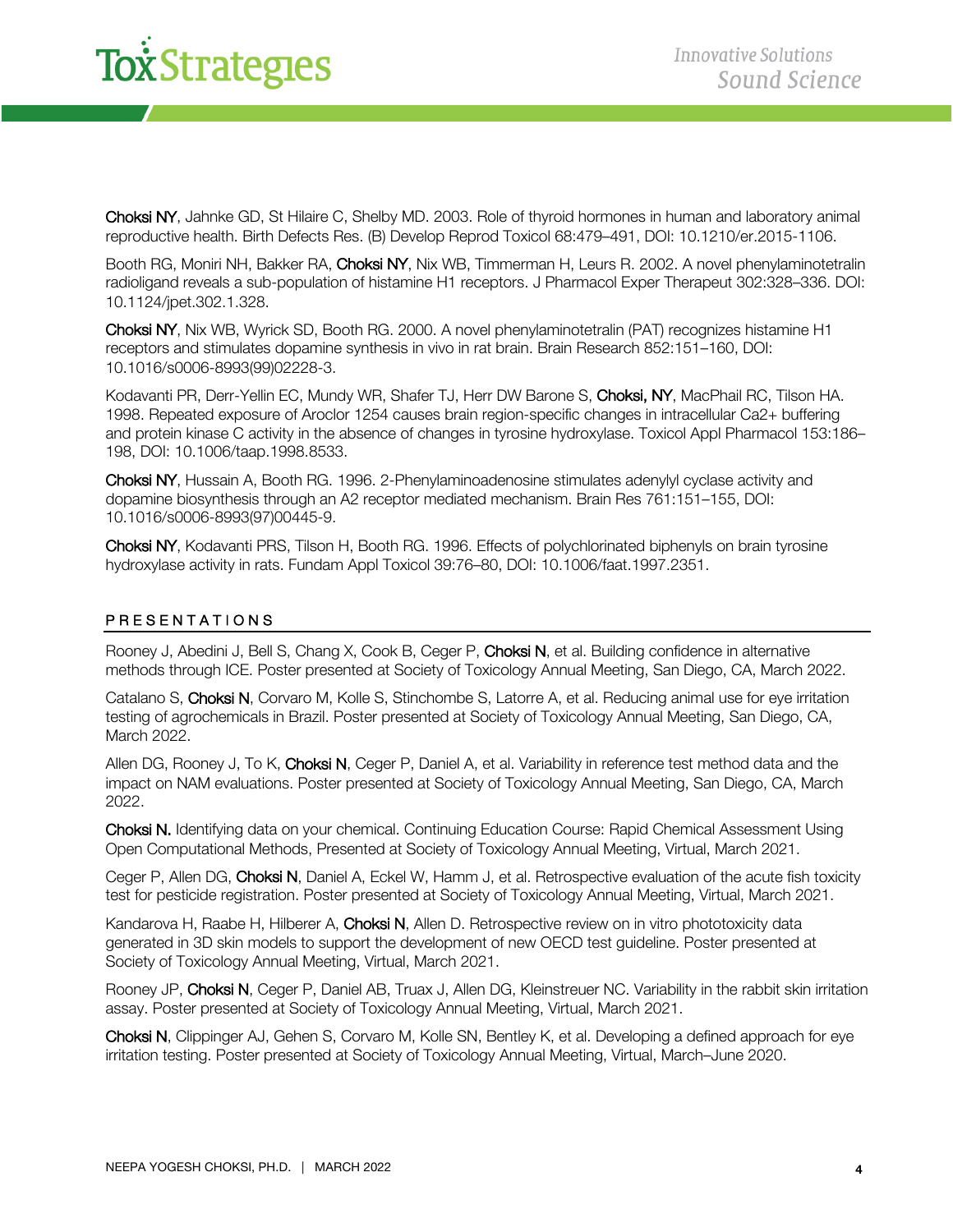# *i*<br>*<i><u>i*Strategies</u>

Lebrun SJ, Choksi N, Daniel A, Allen D, Casey W. Prevalidation of the OptiSafe ocular irritation assay for the detection of ocular corrosives. Poster presented at Society of Toxicology Annual Meeting, Baltimore, MD, March 2019.

Swartz C, Howard AS, Choksi N, Rauer A, Allen DG, Recio L, Karmaus AL. An integrated approach for animalfree genotoxicity testing: In vitro and in silico evaluation and mode-of-action classification. Poster presented at Society of Toxicology Annual Meeting, Baltimore, MD, March 2019.

Sedykh A, Choksi N, Allen D, Kleinstreuer N, Casey W, Shah, R. Mixture-based modeling of chemical ocular toxicity based on the US EPA hazard categories. Poster presented at Society of Toxicology Annual Meeting, Baltimore, MD, March 2019.

Choksi N, Clippinger AJ, Gehen S, Corvaro M, Ng S, Kolle SNE, van Cott A, et al. Defined approach for detection of eye irritants and corrosives for pesticide formulations. Poster presented at Society of Toxicology Annual Meeting, Baltimore, MD, March 2019.

Choksi N, Daniel A, Lebrun S, Nguyen M, DeGeorge G, Willoughby JA, et al. Performance of the OptiSafe ocular irritation assay in a three-laboratory validation study. Poster presented at Society of Toxicology Annual Meeting, San Antonio, TX, March 2018.

Ceger P, Choksi N, Hamm J, Truax J, Daniel A, Allen D, et al. Development of a curated database of in vivo developmental toxicity data. Poster presented at Society of Toxicology Annual Meeting, Baltimore, MD, March 2017.

Strickland J, Zang Q, Paris M, Lehman DM, Kleinstreuer N, Allen D, Choksi N, et al. Multivariate models for prediction of human skin sensitization hazard. Poster presented at Society of Toxicology Annual Meeting, New Orleans, LA, March 2016.

Chang X, Kleinstreuer N, Ceger P, Choksi N, Hseih J.-H, Wetmore BA et al. In vitro to in vivo extrapolation for estrogenic activity of environmental chemicals. Poster presented at Society of Toxicology Annual Meeting, New Orleans, LA, March 2016.

Yang C, Casey W, Choksi N, Ceger P, Kleinstreuer N, Allen D, et al. An in vitro test method for screening potential androgenic agonists and antagonists in mda-kb2 cells. Poster presented at Society of Toxicology Annual Meeting, New Orleans, LA, March 2016.

Auerbach SS, Choksi NY, Ferguson S, Hsieh J, Syboda DL, Myatt GJ, et al. HTS and SAR analysis of chemicals from the elk river spill. Poster presented at Society of Toxicology Annual Meeting, San Diego, CA, March 2015.

Strickland J, Choksi NY, Allen DG, Casey W. In silico predictions of skin sensitization using oecd qsar toolbox. Poster presented at Society of Toxicology Annual Meeting, San Diego, CA, March 2015.

Chang X, Kleinstreuer N, Ceger P, Choksi NY, Hseih J, DeVito M, Allen DG, Casey W. Application of reverse dosimetry to compare in vitro and in vivo estrogen receptor activity. Poster presented at Society of Toxicology Annual Meeting, San Diego, CA, March 2015.

Strickland J, Zang Q, Paris M, Kleinstreuer N, Lehmann DM, Allen D, Choksi N, et al. Machine learning approaches for predicting human skin sensitization hazard. Poster presented at FutureToxIII, Baltimore, MD, November 2015.

Stokes W, Allen D, Burns T, Choksi N, Matheson, J, Jacobs, Tice, R. Performance characteristics of the local lymph node assay (llna) limit dose procedure. Poster presented at Society of Toxicology Annual Meeting, Seattle, WA, March 2008.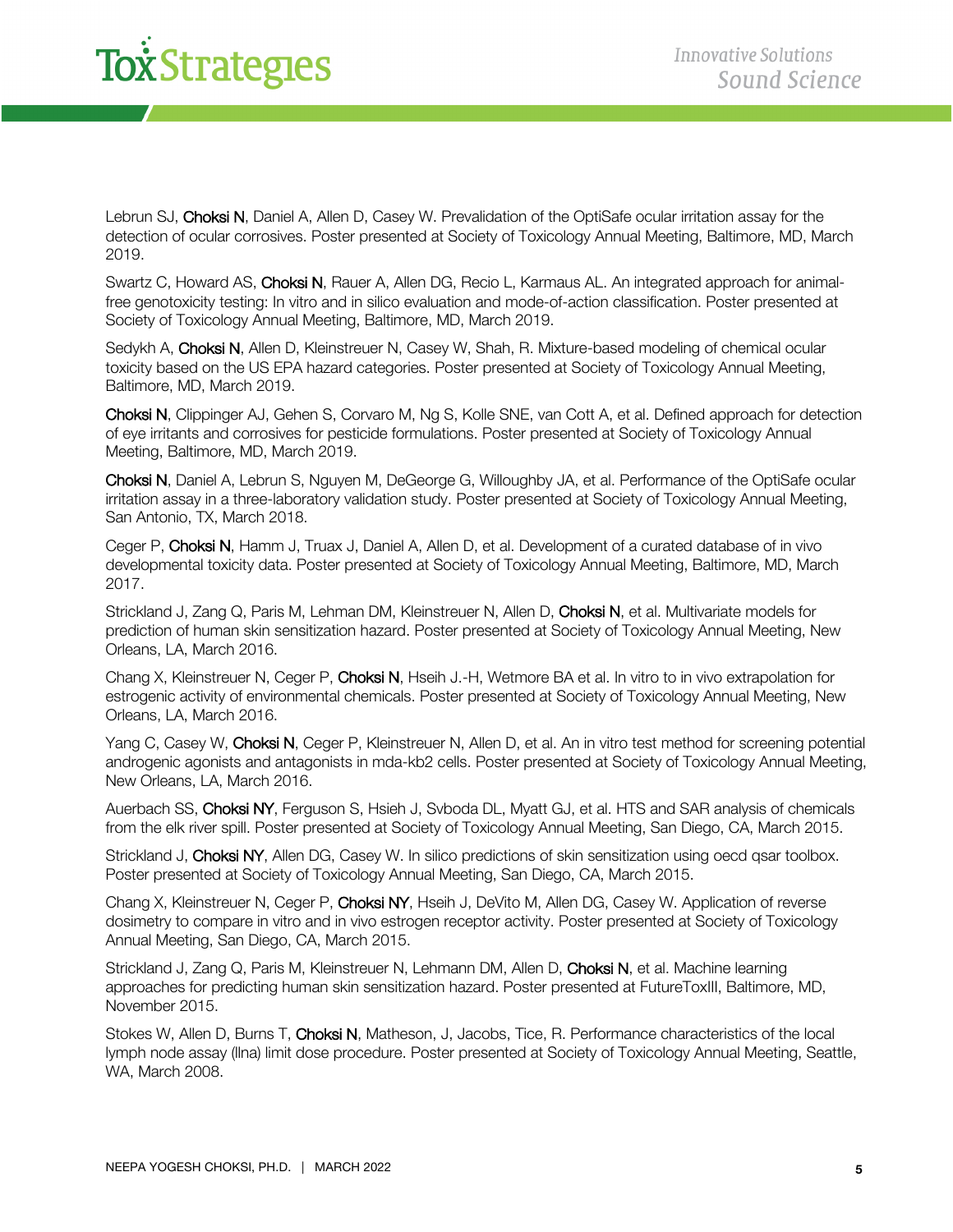# **Tox Strategies**

Tice R, Allen D, Choksi N, Truax J, Stokes W. Relationship between adverse ocular effects and their reversibility. Poster presented at the 6th World Congress on Alternatives and Animal Use in the Life Sciences, Tokyo, Japan, August 2007.

Choksi N, Haseman J, Truax J, Wnorowski G, Merkel D, Stokes W. Topical anesthetic pre-treatment in the Draize eye test: Impact on hazard classification. Poster presented at the 6th World Congress on Alternatives and Animal Use in the Life Sciences, Tokyo, Japan, August 2007.

Kulpa-Eddy J, Jacobs A, Halder M, Burns T, Choksi N, Allen D, et al. Alternatives to the mouse LD50 assay for botulinum toxin testing: An ICCVAM/NICEATM/ECVAM sponsored workshop. Poster presented at the 6th World Congress on Alternatives and Animal Use in the Life Sciences, Tokyo, Japan, August 2007.

Choksi NY, Haseman JK, Truax JF, Charles JM, Wnorowski G, Merkel D, Stokes WS. Effect of topical anesthetic pretreatment on in vivo ocular irritation hazard classification. Poster presented at Society of Toxicology Annual Meeting, Charlotte, NC, March 2007.

Kulpa-Eddy J, Jacobs AC, Halder M, Burns TA, Choksi NY, Allen DG, Tice RR, Stokes WS. Interagency Coordinating Committee on the Validation of Alternative Methods (ICCVAM)/National Toxicology Program Interagency Center for the Evaluation of Alternative Toxicological Methods (NICEATM)/European Centre for the Validation of Alternative Methods (ECVAM) workshop on alternative methods to refine, reduce, and replace the mouse LD50 assay for botulinum toxin testing. Poster presented at Society of Toxicology Annual Meeting, Charlotte, NC, March 2007.

Allen D, Blackard B, Choksi N, Truax J, Tice R, Stokes W. Reference substances for the validation of in vitro ocular toxicity test methods for the evaluation of ocular corrosives and severe irritants. Poster presented at Society of Toxicology Annual Meeting, San Diego, CA, March 2006.

Choksi NY, Haseman J, Allen DG, Tice RR, Stokes WS. Estimated likelihood for under- and over-classification for a sequential Draize rabbit eye test. Poster presented at Society of Toxicology Annual Meeting, San Diego, CA, March 2006.

Stokes WS, Choksi NY, Allen DG, Truax JF, Tice RR. Comparative performance of four in vitro test methods for the classification of ocular corrosives and severe irritants. Poster presented at Society of Toxicology Annual Meeting, San Diego, CA, March 2006.

Tice RR, Allen DG, Choksi NY, Truax JF, Stokes WS. Evaluation of the relationship between in vivo rabbit eye test scores and their reversibility. Poster presented at Society of Toxicology Annual Meeting, San Diego, CA, March 2006.

Eskes C, Allen DG, Tice RR, Choksi NY, Truax JF, Chambers W, Stokes WS, Schechtman LM. In vitro models for ocular injury: Current and potential biomarkers. Presented at the 5th World Congress on Alternatives and Animal Use in the Life Sciences, Berlin, Germany, August 2005.

Stokes WS, Chambers W, Bonner M, Allen DG, Tice RR, Choksi NY, et al. In vivo models of ocular injury and recovery: Current and potential biomarkers to support development and validation of predictive in vitro models. Presented at the 5th World Congress on Alternatives and Animal Use in the Life Sciences, Berlin, Germany, August 2005.

Stokes WS, Choksi NY, Allen DG, Truax JF, Tice RR, Eskes C, et al. Mechanisms of chemically-induced ocular injury and recovery: Current understanding and knowledge gaps. Presented at the 5th World Congress on Alternatives and Animal Use in the Life Sciences, Berlin, Germany, August 2005.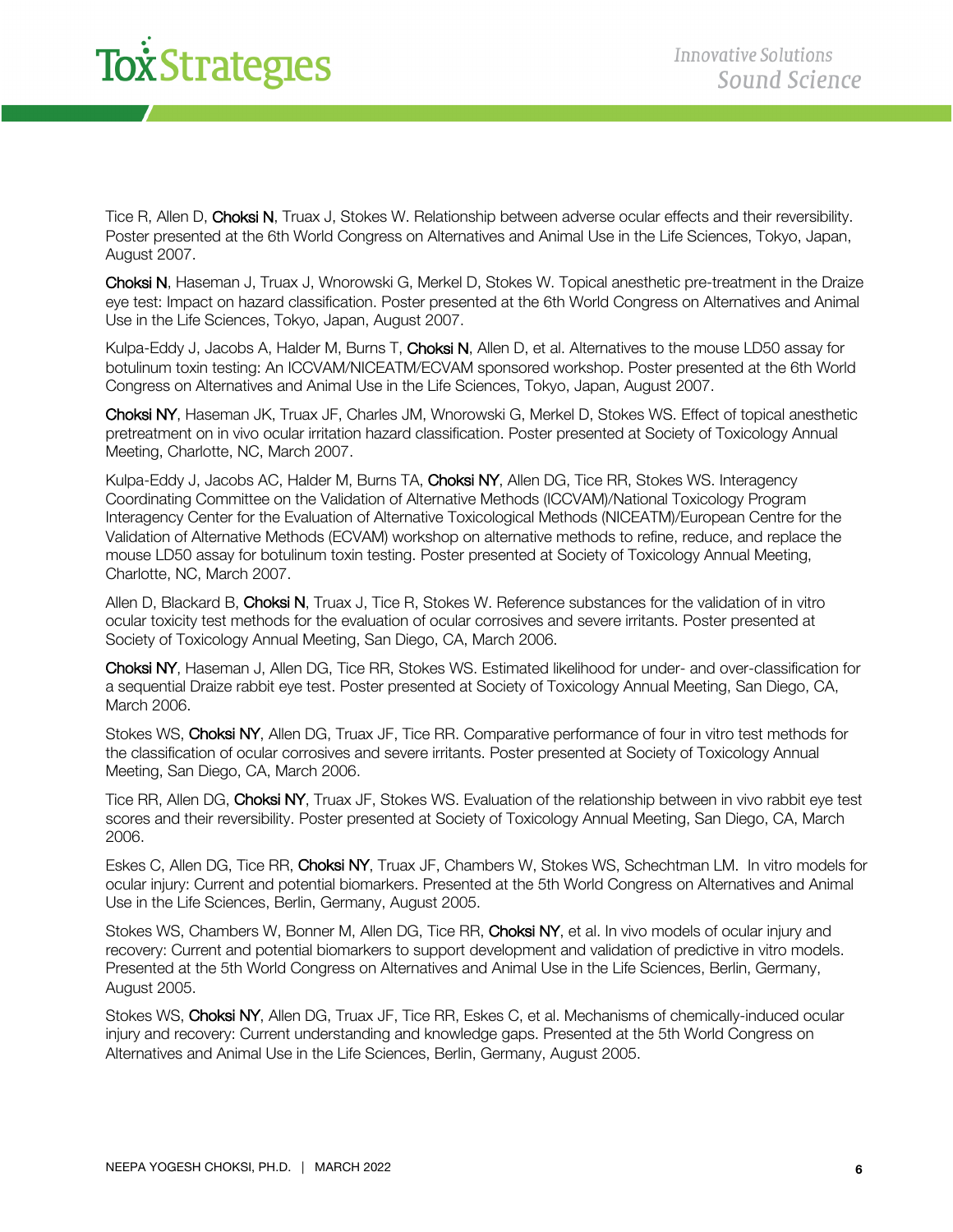# **To***x*<sup>Strategies</sup>

Choksi NY, Allen DG, Blackard BC, Inhof CJ, Tice RR, Truax JF, Stokes WS. Performance of the Hen's Egg Test - Chorioallantoic Membrane (HET-CAM) test method in detecting ocular corrosives and severe irritants. Poster presented at the 5th World Congress on Alternatives and Animal Use in the Life Sciences, Berlin, Germany, August 2005.

Tice RR, Allen DG, Blackard BC, Choksi NY, Inhof CJ, Truax JF, Stokes WS. Performance of the Bovine Corneal Opacity and Permeability (BCOP) test method in detecting ocular corrosives and severe irritants. Poster presented at the 5th World Congress on Alternatives and Animal Use in the Life Sciences, Berlin, Germany, August 2005.

Truax JF, Allen DG, Blackard BC, Choksi NY, Inhof CJ, Tice R, Stokes WS. Performance of the Isolated Rabbit Eye (IRE) test method in detecting ocular corrosives and severe irritants. Poster presented at the 5th World Congress on Alternatives and Animal Use in the Life Sciences, Berlin, Germany, August 2005.

Allen DG, Blackard BC, Choksi NY, Inhof CJ, Truax JF, Tice RR, Stokes WS. Performance of the Isolated Chicken Eye (ICE) test method in detecting ocular corrosives and severe irritants. Poster presented at the 5th World Congress on Alternatives and Animal Use in the Life Sciences, Berlin, Germany, August 2005.

Allen DG, Blackard BC, Choksi NY, Truax JF, Tice RR, Stokes WS, et al. Proposed reference substances for optimization and validation studies with in vitro ocular test methods. Poster presented at the 5th World Congress on Alternatives and Animal Use in the Life Sciences, Berlin, Germany, August 2005.

Haseman J, Tice RR, Allen DG, Choksi NY, Stokes WS. Estimated under- and over-classification rates for a 1-3 rabbit sequential Draize rabbit eye test. Poster presented at the 5th World Congress on Alternatives and Animal Use in the Life Sciences, Berlin, Germany, August 2005.

Haseman JH, Choksi NY, Inhof CJ, Truax JF, Tice RR, Stokes WS. The performance characteristics of the in vivo rabbit eye test. Poster presented at Society of Toxicology Annual Meeting, New Orleans, LA, March 2005.

Choksi NY. Current in vitro models of ocular injury and recovery: Vascular assays. Presented at the ICCVAM/NICEATM/ECVAM Ocular Toxicity Scientific Symposium on Mechanisms of Chemically-Induced Ocular Injury and Recovery, May 2005.

Choksi NY, Allen DG, Inhof CJ, Truax JF, Tice RR, Stokes WS. Performance of BCOP, IRE, ICE, and HET-CAM in detecting substances that induce severe irritation and irreversible ocular damage. Presented at Society of Toxicology Annual Meeting, New Orleans, LA, March 2005.

Choksi NY, Allen DG, Inhof CJ, Truax JF, Tice RR, Stokes WS. Validation status of the Hen's Egg Test-Chorioallantoic Membrane (HET-CAM) test method. Poster presented at Society of Toxicology Annual Meeting, New Orleans, LA, March 2005.

Inhof CJ, Choksi NY, Allen DG, Truax JF, Tice RR, Stokes WS. Validation status of the Bovine Corneal Opacity and Permeability (BCOP) test method. Poster presented at Society of Toxicology Annual Meeting, New Orleans, LA, March 2005.

Allen DG, Choksi NY, Inhof CJ, Truax JF, Tice RR, Stokes WS. Validation status of the Isolated Chicken Eye (ICE) test method. Poster presented at Society of Toxicology Annual Meeting, New Orleans, LA, March 2005.

Truax JF, Choksi NY, Inhof CJ, Allen DG, Tice RR, Stokes WS. Validation status of the Isolated Rabbit Eye (IRE) test method. Poster presented at Society of Toxicology Annual Meeting, New Orleans, LA, March 2005.

Choksi NY, Haseman JH, Allen DG, Tice RR, Stokes WS. Estimation of the underprediction rates for the in vivo rabbit dermal irritation assay. Poster presented at Society of Toxicology Annual Meeting, Baltimore, MD, March 2004.